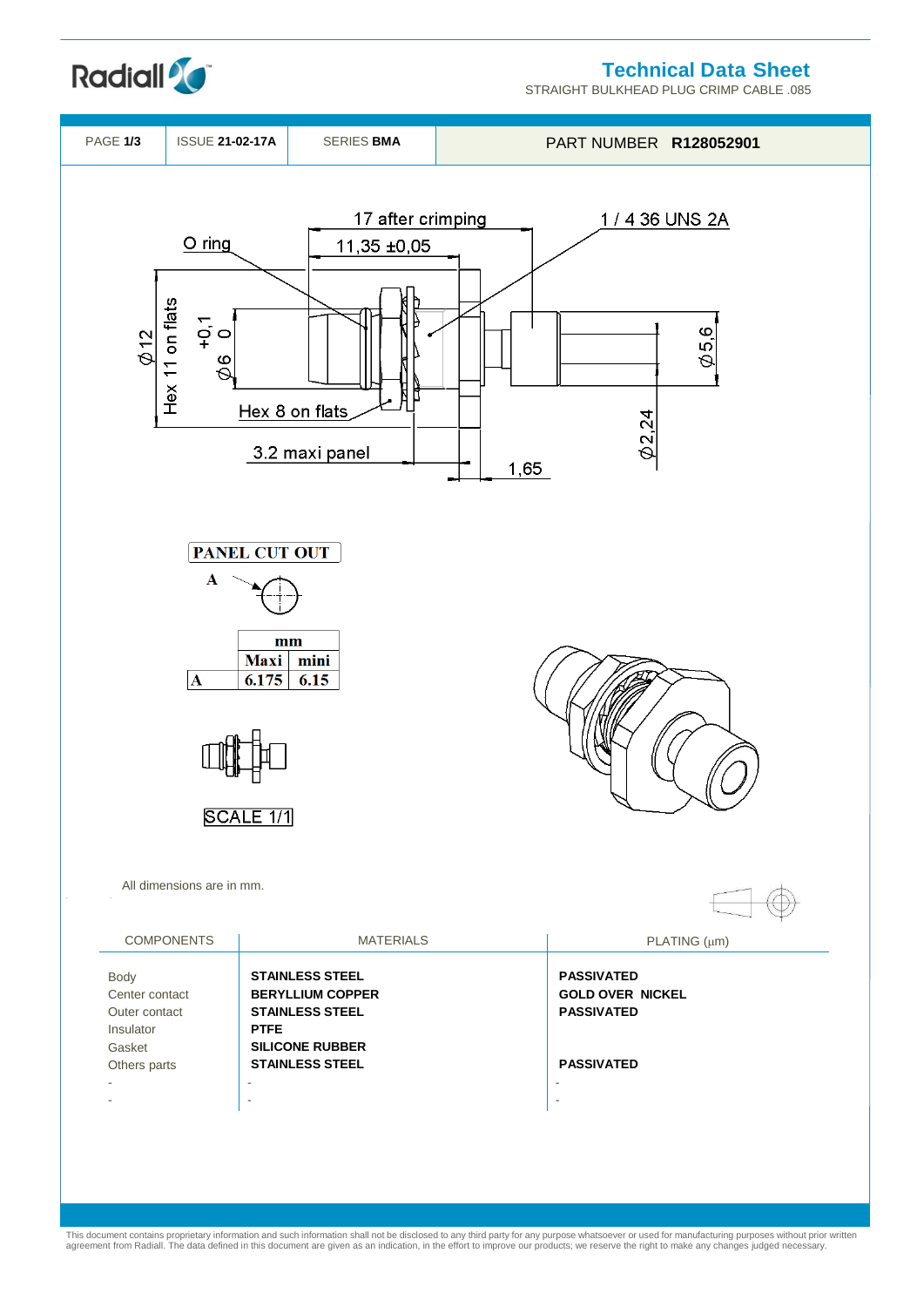

STRAIGHT BULKHEAD PLUG CRIMP CABLE .085

| <b>PAGE 2/3</b>                                                                                                                                                                                                                                                                                                                                                                              |               | <b>ISSUE 21-02-17A</b><br><b>SERIES BMA</b>                                                                                                                                                                                            |                 |                                                |                            | PART NUMBER R128052901                                                                           |                                                       |                                               |                  |        |                                                                                                        |                          |                                                                                              |
|----------------------------------------------------------------------------------------------------------------------------------------------------------------------------------------------------------------------------------------------------------------------------------------------------------------------------------------------------------------------------------------------|---------------|----------------------------------------------------------------------------------------------------------------------------------------------------------------------------------------------------------------------------------------|-----------------|------------------------------------------------|----------------------------|--------------------------------------------------------------------------------------------------|-------------------------------------------------------|-----------------------------------------------|------------------|--------|--------------------------------------------------------------------------------------------------------|--------------------------|----------------------------------------------------------------------------------------------|
|                                                                                                                                                                                                                                                                                                                                                                                              |               |                                                                                                                                                                                                                                        |                 |                                                |                            |                                                                                                  |                                                       |                                               |                  |        |                                                                                                        |                          |                                                                                              |
| <b>PACKAGING</b>                                                                                                                                                                                                                                                                                                                                                                             |               |                                                                                                                                                                                                                                        |                 |                                                |                            |                                                                                                  |                                                       |                                               |                  |        |                                                                                                        |                          |                                                                                              |
|                                                                                                                                                                                                                                                                                                                                                                                              | Standard<br>1 |                                                                                                                                                                                                                                        |                 |                                                |                            | Unit<br><b>Contact us</b>                                                                        |                                                       | Other<br><b>Contact us</b>                    |                  |        |                                                                                                        |                          |                                                                                              |
| Impedance<br>Frequency<br><b>VSWR</b><br>Insertion loss<br>RF leakage<br>Voltage rating<br>Dielectric withstanding voltage<br>Insulation resistance                                                                                                                                                                                                                                          |               | <b>ELECTRICAL CHARACTERISTICS</b><br>50<br>$\Omega$<br>GHz<br>$0 - 22$<br>$+ 0,0100$<br>x F(GHz) Maxi<br>0.3<br>$\sqrt{F}$ (GHz) dB Maxi<br>ΝA<br>- F(GHz)) dB Maxi<br>350<br>Veff Maxi<br>1000<br>Veff mini<br>5000<br>$M\Omega$ mini |                 |                                                |                            | ENVIRONMENTAL<br>Operating temperature<br>Hermetic seal<br>Panel leakage<br><b>SPECIFICATION</b> |                                                       |                                               |                  |        | $-65/+125$<br>ΝA<br><b>NA</b>                                                                          | $^{\circ}C$<br>Atm.cm3/s |                                                                                              |
| <b>MECHANICAL CHARACTERISTICS</b>                                                                                                                                                                                                                                                                                                                                                            |               |                                                                                                                                                                                                                                        |                 |                                                |                            |                                                                                                  |                                                       |                                               |                  |        | <b>CABLE ASSEMBLY</b>                                                                                  |                          |                                                                                              |
| Center contact retention<br>Axial force - Mating End                                                                                                                                                                                                                                                                                                                                         |               |                                                                                                                                                                                                                                        | 27              | N mini                                         |                            | Stripping<br>mm                                                                                  | a<br>1,78                                             | b<br>$\bf{0}$                                 | $\mathbf C$<br>0 | d<br>0 | e<br>$\bf{0}$                                                                                          | $\mathsf{f}$<br>0        |                                                                                              |
| Axial force - Opposite end<br>Torque                                                                                                                                                                                                                                                                                                                                                         |               |                                                                                                                                                                                                                                        | 27<br><b>NA</b> | N mini<br>N.cm mini                            |                            |                                                                                                  |                                                       |                                               |                  |        |                                                                                                        |                          |                                                                                              |
| Recommended torque<br>Mating<br>Panel nut<br>Clamp nut<br>A/F clamp nut<br>Mating life<br>Weight                                                                                                                                                                                                                                                                                             |               |                                                                                                                                                                                                                                        | 1000<br>5,2330  | NA.<br>150<br>NA<br>0,0000<br>Cycles mini<br>g | N.cm<br>N.cm<br>N.cm<br>mm |                                                                                                  | <b>BELN 1671A</b><br><b>RG 405</b><br>KS <sub>1</sub> | Assembly instruction:<br>Recommended cable(s) |                  |        |                                                                                                        |                          |                                                                                              |
|                                                                                                                                                                                                                                                                                                                                                                                              |               |                                                                                                                                                                                                                                        |                 |                                                |                            |                                                                                                  | assembly<br>Cable retention<br>- pull off<br>- torque |                                               |                  |        | performance cable. Intrinsic limitations of the cable may diminish the performance of the<br>136<br>ΝA | N mini<br>N.cm           | Characteristics indicated on this data sheet are those that can be achieved with the highest |
| <b>TOOLING</b><br><b>Part Number</b><br>Description<br><b>STRIPPING TOOL</b><br>R282051000<br>POINTER GAUGE<br>R282062000<br><b>CRIMPING TOOL</b><br>R282286000<br>R282708000<br><b>POSITIONER</b><br>R282710000<br><b>GUIDE</b><br><b>OTHER CHARACTERISTICS</b>                                                                                                                             |               |                                                                                                                                                                                                                                        |                 |                                                |                            |                                                                                                  |                                                       |                                               |                  |        | Hexagon                                                                                                |                          |                                                                                              |
| This document contains proprietary information and such information shall not be disclosed to any third party for any purpose whatsoever or used for manufacturing purposes without prior written<br>agreement from Radiall. The data defined in this document are given as an indication, in the effort to improve our products; we reserve the right to make any changes judged necessary. |               |                                                                                                                                                                                                                                        |                 |                                                |                            |                                                                                                  |                                                       |                                               |                  |        |                                                                                                        |                          |                                                                                              |

**Radiall<sup>2</sup>C**